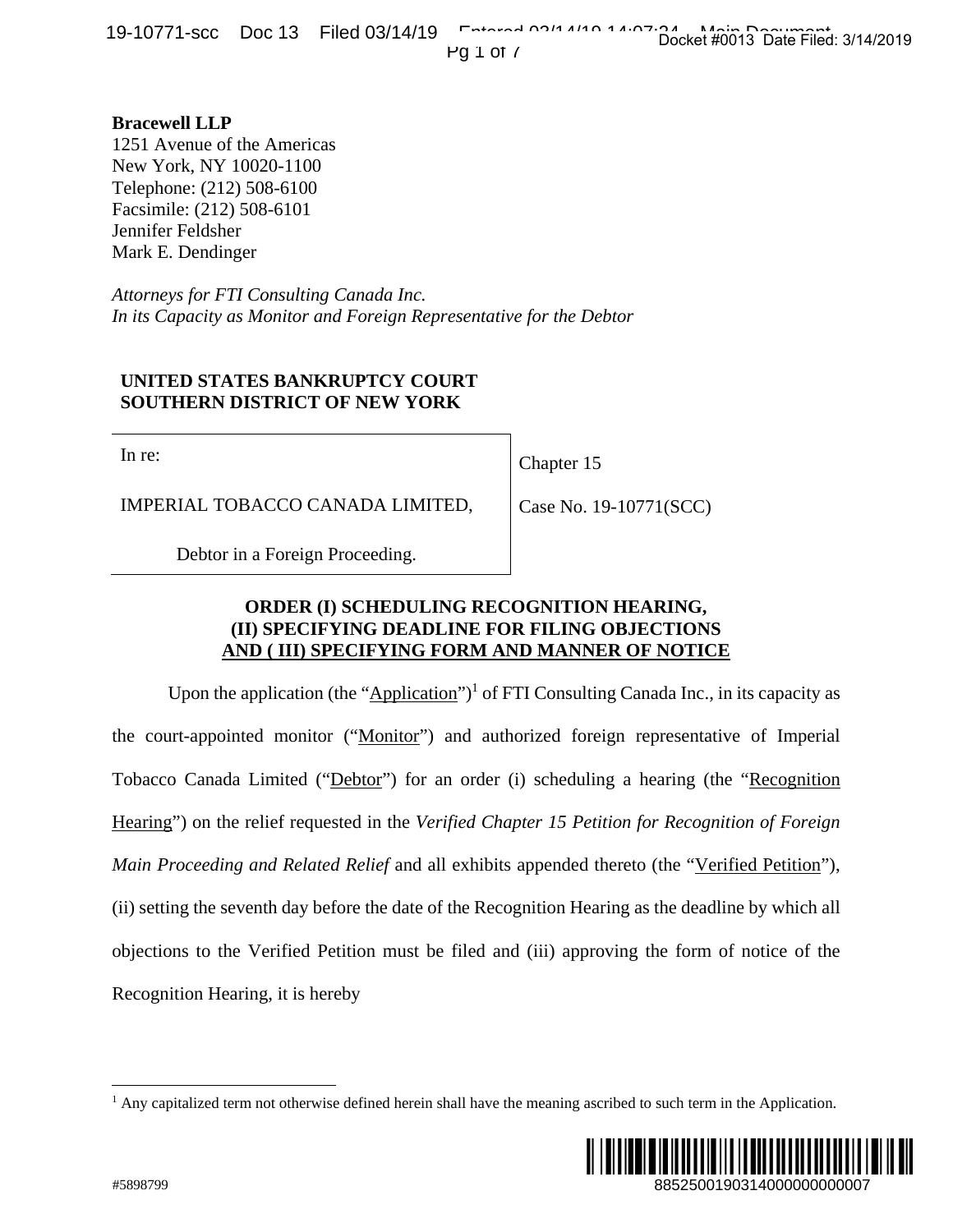#### 19-10771-scc Doc 13 Filed 03/14/19 Entered 03/14/19 14:07:24 Main Document Pg 2 of 7

**ORDERED**, that the Recognition Hearing shall be held before this Court in the United States Bankruptcy Court for the Southern District of New York, One Bowling Green, New York, New York, on April 15, 2019 at 2:00 p.m. (prevailing Eastern Time); and it is further

**ORDERED**, that the form of notice of the Recognition Hearing annexed to this Order as **Exhibit A** (the "Notice") is hereby approved; and it is further

**ORDERED**, that the notice requirements set forth in section 1514(c) of the Bankruptcy Code are inapplicable in the context of this Chapter 15 case or are hereby waived; and it is further

**ORDERED**, that copies of the Notice Documents shall be served by United States mail, first class postage prepaid, upon the Chapter 15 Notice Parties within three days of entry of this Order; and it is further

**ORDERED**, that any party in interest wishing to submit a response or objection to the Verified Petition or the relief requested therein must do so in writing, and in accordance with the Bankruptcy Code, the Federal Rules of Bankruptcy Procedure, and the Local Rules for the Bankruptcy Court for the Southern District of New York, setting forth the basis therefor, which response or objection must be filed electronically with the Court on the Court's electronic case filing system in accordance with General Order M-399 and the Court's Procedures for the Filing, Signing and Verification of Documents by Electronic Means (copies of which may be viewed on the Court's website at www.nysb.uscourts.gov), and by all other parties in interest on a compact disc (CD), preferably in Portable Document Format (PDF), Word Perfect, or any other Windowsbased word processing format, which CD shall be sent to the Office of the Clerk of the Court, One Bowling Green, New York, New York. A hard copy of such response or objection shall be sent to (i) the chambers of Shelley C. Chapman, United States Bankruptcy Judge, and (ii) served upon Bracewell LLP, Attn: Jennifer Feldsher and Mark E. Dendinger, 1251 Avenue of the Americas,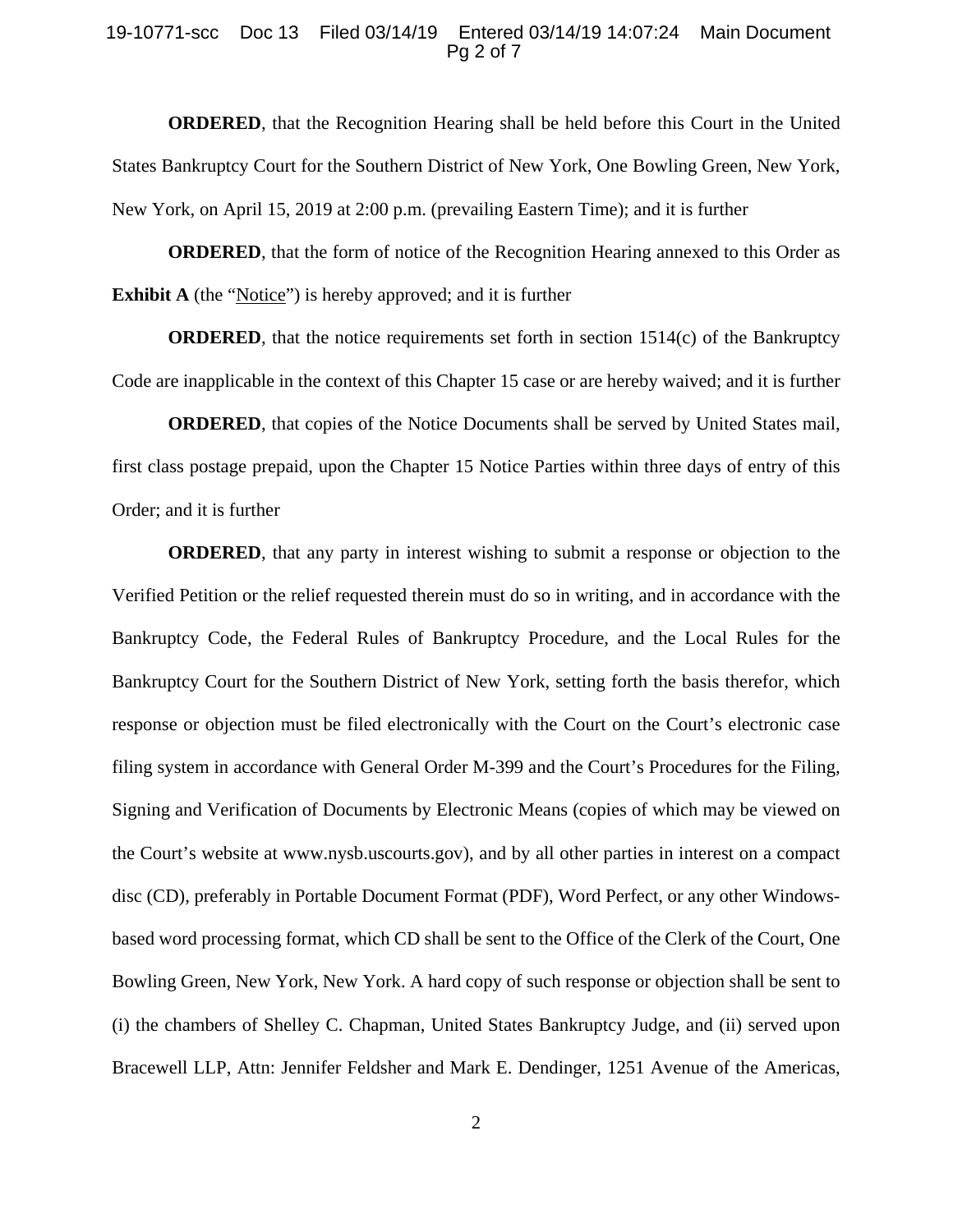### 19-10771-scc Doc 13 Filed 03/14/19 Entered 03/14/19 14:07:24 Main Document Pg 3 of 7

New York, NY 10020-1100, counsel to the Monitor, **so as to be received no later than 4:00 p.m.** 

**(New York time), on April 8, 2019**; and it is further

**ORDERED**, that service pursuant to this Order shall be deemed good and sufficient service and adequate notice of the Recognition Hearing.

Dated: March 14, 2019 New York, New York

 /S/ Shelley C. Chapman UNITED STATES BANKRUPTCY JUDGE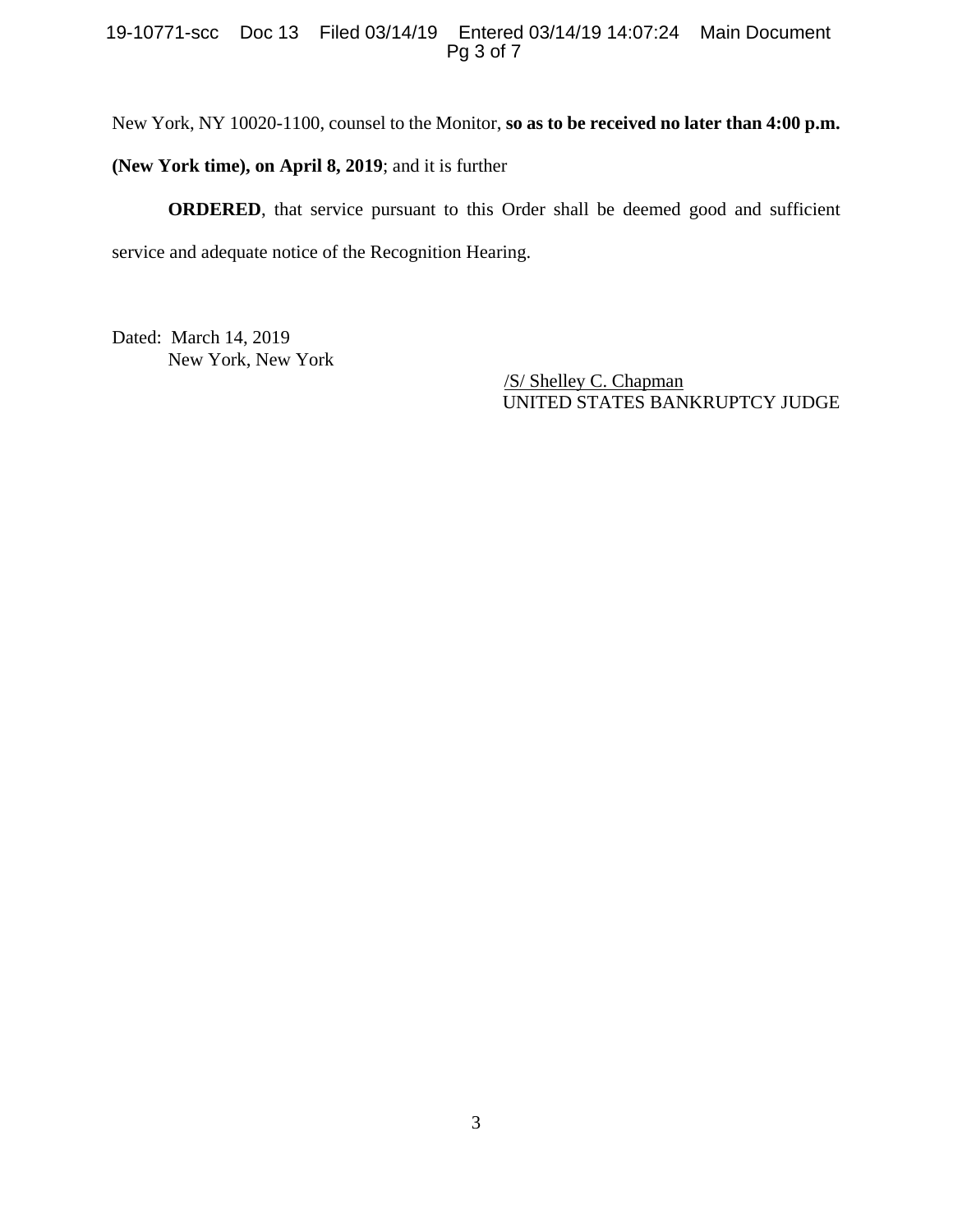19-10771-scc Doc 13 Filed 03/14/19 Entered 03/14/19 14:07:24 Main Document Pg 4 of 7

# **EXHIBIT A**

### **Notice of Filing and Hearing on Petition for Recognition Under Chapter 15 of the Bankruptcy Code and Motion for Related Relief**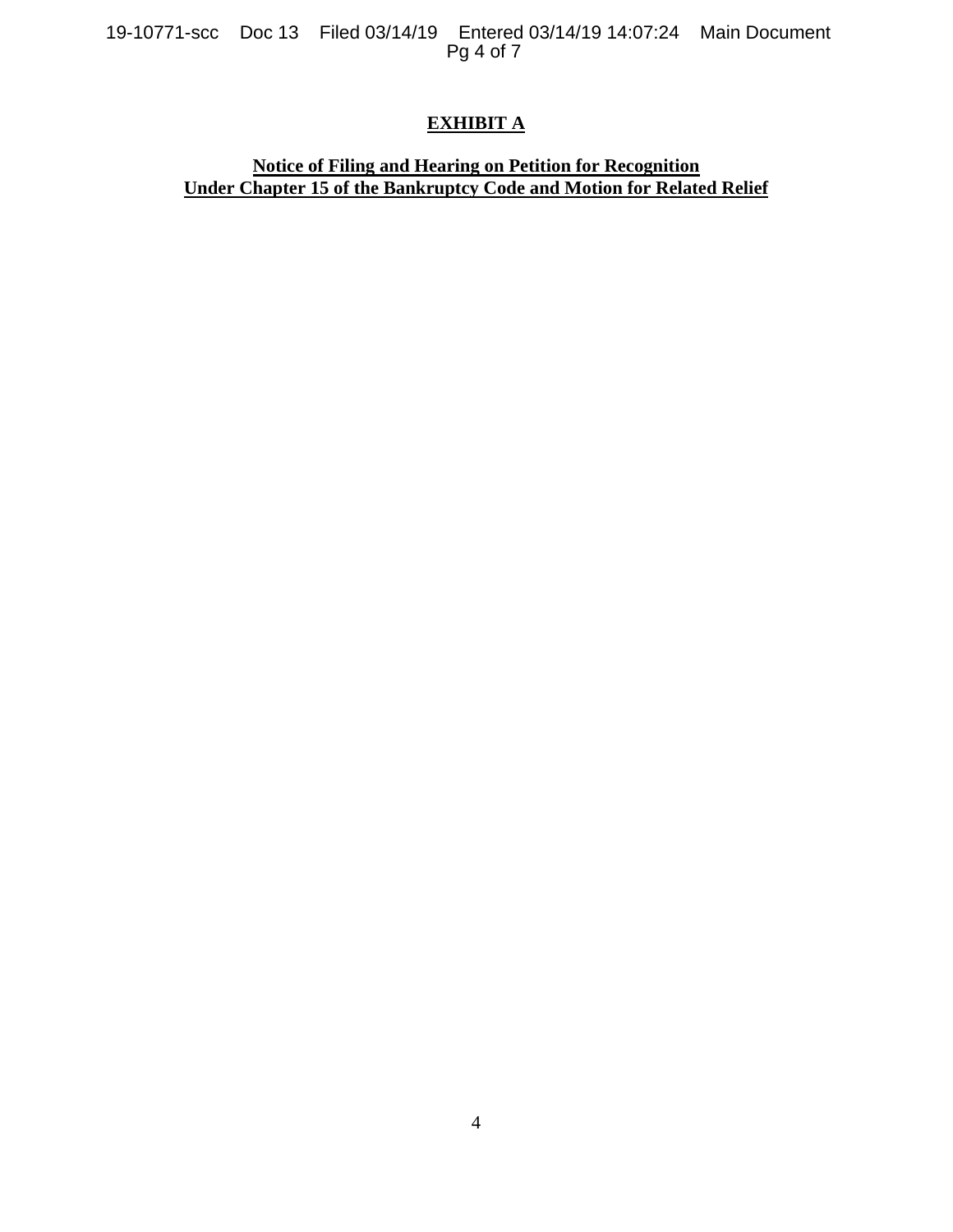19-10771-scc Doc 13 Filed 03/14/19 Entered 03/14/19 14:07:24 Main Document Pg 5 of 7

**Bracewell LLP**  1251 Avenue of the Americas New York, NY 10020-1100 Telephone: (212) 508-6100 Facsimile: (212) 508-6101 Jennifer Feldsher Mark E. Dendinger

*Attorneys for FTI Consulting Canada Inc. In its Capacity as Monitor and Foreign Representative for the Debtor*

### **UNITED STATES BANKRUPTCY COURT SOUTHERN DISTRICT OF NEW YORK**

In re:

Chapter 15

IMPERIAL TOBACCO CANADA LIMITED,

Case No. 19-10771 (SCC)

Debtor in a Foreign Proceeding.

## **NOTICE OF FILING OF AND HEARING ON PETITION FOR RECOGNITION UNDER CHAPTER 15 OF THE UNITED STATES BANKRUPTCY CODE AND MOTION FOR RELATED RELIEF**

**PLEASE TAKE NOTICE** that on March 13, 2019, FTI Consulting Canada Inc., in its capacity as the court-appointed monitor ("Monitor") and authorized foreign representative of Imperial Tobacco Canada Limited (the "Debtor") in a proceeding (the "Canadian Proceeding") under Canada's *Companies' Creditors Arrangement Act*, R.S.C. 1985, c. C-36, as amended, pending before the Ontario Superior Court of Justice (Commercial List) at Toronto, commenced a Chapter 15 case ancillary to the Canadian Proceeding, seeking recognition of such foreign proceeding as a "foreign main proceeding" and relief in aid of the Canadian Proceeding in the United States Bankruptcy Court for the Southern District of New York (the "Bankruptcy Court") with respect to the Debtor.

**PLEASE TAKE FURTHER NOTICE** that the Monitor seeks entry of an order (i) recognizing the Canadian Proceeding as a "foreign main proceeding" pursuant to section 1517 of Title 11 of the United States Code (the "Bankruptcy Code"), (ii) granting all relief automatically available pursuant to section 1520 of the Bankruptcy Code, including a stay of execution against the Debtor's assets in the United States and express authorization from the Court for the Debtor to maintain its supply chain, inventory management and distribution processes and otherwise continue its business operations in the United States in the ordinary course, and barring, enjoining, and staying, pursuant to section 362 of the Bankruptcy Code, any action to interfere with these assets, business operations and processes, (iii) the extension of any provisional relief granted under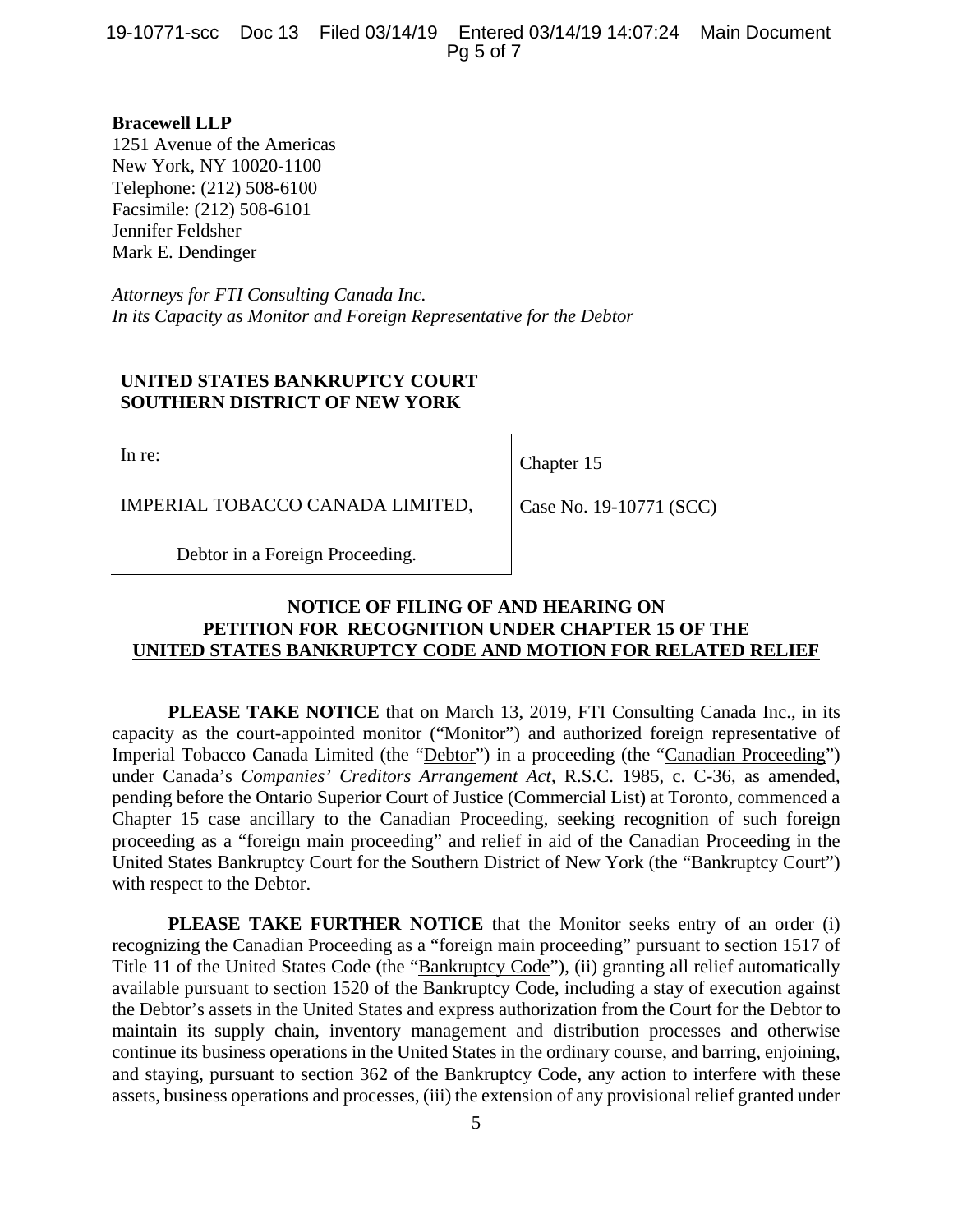section 1519(a) on a permanent basis in accordance with section  $1521(a)(6)$  of the Bankruptcy Code; and (iv) such other and further relief as is appropriate under the circumstances pursuant to sections 105(a) and 1507 of the Bankruptcy Code.

PLEASE TAKE FURTHER NOTICE that the Bankruptcy Court has scheduled a hearing to consider the relief requested by the Monitor for 2:00 p.m. (prevailing Eastern Time) on April 15, 2019 (the "Recognition Hearing"). Copies of the Monitor's Verified Petition for Recognition of Foreign Main Proceeding and Related Relief (the "Verified Petition") and all other accompanying documentation are available to parties-in-interest on the Bankruptcy Court's Electronic Case Filing System, which can be accessed at the Bankruptcy Court's website at http://nysb.uscourts.gov (a PACER login and password is required to retrieve a document) or upon written request to the Monitor's counsel (including facsimile or email) addressed to:

> Bracewell LLP Attn: Mark E. Dendinger 1251 Avenue of Americas New York, New York 10020-1104 Facsimile: (212) 508-6101 Email: Mark.Dendinger@bracewell.com

**PLEASE TAKE FURTHER NOTICE** that, at the hearing, the Court may order the scheduling of a case management conference to consider the efficient administration of the case.

**PLEASE TAKE FURTHER NOTICE** that any party in interest wishing to submit a response or objection to the Verified Petition or the relief requested therein must do so in writing, and in accordance with the Bankruptcy Code, the Federal Rules of Bankruptcy Procedure, and the Local Rules for the Bankruptcy Court for the Southern District of New York, setting forth the basis therefor, which response or objection must be filed electronically with the Court on the Court's electronic case filing system in accordance with General Order M-399 and the Court's Procedures for the Filing, Signing and Verification of Documents by Electronic Means (copies of which may be viewed on the Court's website at www.nysb.uscourts.gov), and by all other parties in interest on a compact disc (CD), preferably in Portable Document Format (PDF), Word Perfect, or any other Windows-based word processing format, which CD shall be sent to the Office of the Clerk of the Court, One Bowling Green, New York, New York. A hard copy of such response or objection shall be sent to (i) the chambers of Shelley C. Chapman, United States Bankruptcy Judge and (ii) served upon Bracewell LLP, Attn: Jennifer Feldsher and Mark E. Dendinger, 1251 Avenue of the Americas, New York, NY 10020-1100, counsel to the Monitor, **so as to be received no later than 4:00 p.m. (New York time), on April 8, 2019.** 

 **PLEASE TAKE FURTHER NOTICE** that all parties in interest opposed to the Verified Petition or the relief requested therein must appear at the Recognition Hearing at the time and place set forth above.

**PLEASE TAKE FURTHER NOTICE** that if no response or objection is timely served as provided herein, the Court may grant the relief requested in the Verified Petition without further notice.